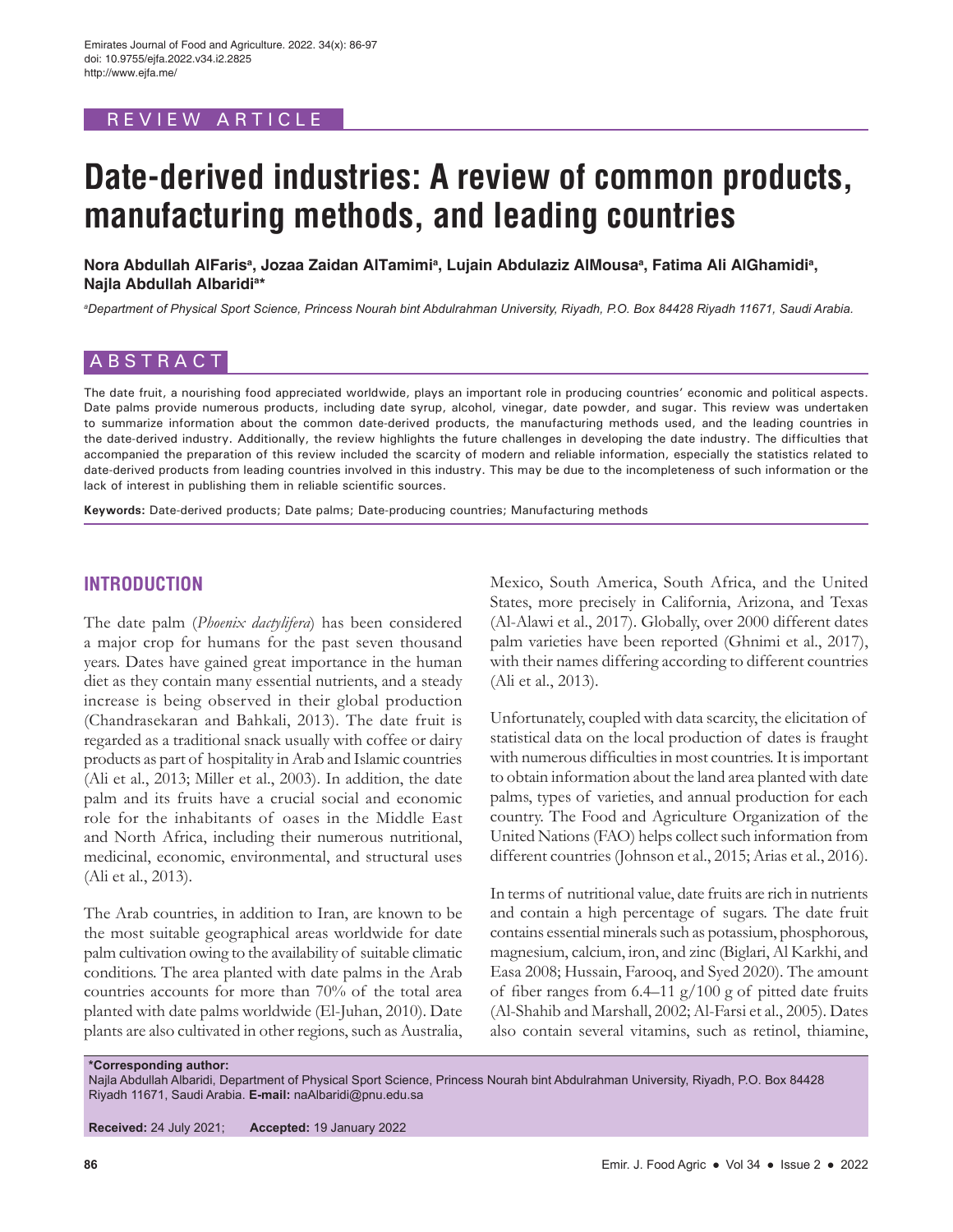riboflavin, pyridoxine, cobalamin, and ascorbic acid. Date fruit color varies, depending on the pigment, from yellow to red. These pigments include carotene, flavonoids, and anthocyanins (Al-Alawi et al., 2017; Idowu et al., 2020).

Dates contain antioxidants that have potent health benefits. The common antioxidants found in dates are phenolics (AlFaris et al., 2021), which have favorable health effects on several non-communicable diseases, such as diabetes mellitus, hyperlipidaemia, liver diseases, and autoimmune disease (Dayrana et al., 2014; Barros, 2020; Echegaray et al., 2020).

Economically, date fruits are the most important products of the date palm. They are eaten fresh, dried, and processed. Other parts of the date palm are used in some communities for manufacturing home furniture and building houses. Palm fibers have recently been used to manufacture wood, paper pulp, ropes, and other materials (Arab Organization for Agricultural Development, 2004; Jonoobi et al., 2019).

Most of the harvested dates are consumed directly in the form of Khalal, Rutab, or Tamer packed either by traditional or industrial methods (Hinkaew et al., 2021). Attempts at devising strategies for improving the production of dates have led to modern technologies. The surplus and secondclass dates have been converted into derived products for human consumption, such as date syrup, date paste, date jam, vinegar, and liquid sugar, as well as animal feeds (Ashraf and Hamidi-Esfahani, 2011; Ghnimi et al., 2017; Najjar, Stathopoulos, et al., 2020; Sarraf et al., forthcoming). The non-derived products of dates include fresh, mechanically pressed, packed under vacuum, and pitted dates (Ashraf and Hamidi-Esfahani, 2011; Sarraf et al., forthcoming).

Date-derived industries are defined as the industries that transform date fruits into new products that can be used as food directly, such as date paste or a product used as a raw material for another food production, such as date juice. Date-derived products also include non-food products such as medical alcohol (Agricultural Development Fund 2020). The date industry is expected to develop significantly in the future using mechanical food processing techniques to innovate new date-derived products (Sarraf et al., forthcoming).

A previous study explained the technical features of crucial operations of the foremost dates derived industries such as high fructose syrup (HFS), crystalline glucose and fructose, polyols, citric acid, ethanol, vinegar, and baker's yeast (Al Abid, 2009).

Functional applications of date's by-products in food products such as date seed flour hydrolysate (DSFH), date seed flour (DSF), Date seed, Date syrup and powders, Defatted date seed, Fermented date fruit puree, Date seed oil, etc., were reported (Idowu et al., 2020).

It reported that data processing industries provide a variety of date-derived products such as date-honey, date-syrup, date-jam date dip, date pectin, date-vinegar dietary fiber and syrup are which have a plethora of applications in pharmaceutical and food, and other industries as a gelling agent, a thickener and others (Ramadan, 1995; Al-Hooti et al., 2002).

In this context, in the present review, the prospects of valorization of these date fruit processing by-products and wastes' employing fermentation and enzyme processing technologies towards total utilization of this valuable commodity for the production of biofuels, biopolymers, biosurfactants, organic acids, antibiotics, industrial enzymes and other possible industrial chemicals are discussed (Chandrasekaran and Bahkali, 2013).

The objectives of this review article are to provide a comprehensive overview of date-derived industries in terms of the common products available in the global markets, summarize the manufacturing methods used, and determine leading countries in this promising industrial sector.

A few difficulties plagued the preparation of this review, the primary being the scarcity of modern and reliable information, especially the statistical data related to datederived products from major date-producing countries. This may be due to the incompleteness of such information or the lack of interest in publishing it in reliable scientific sources.

#### **Common date-derived products**

In recent years, considerable interest has been directed towards establishing modern factories for date derivatives to benefit from surplus, low quality, and second-class dates. These factories handle a wide range of products (up to 40) derived from dates through different manufacturing procedures (Barreveld, 1993). The date-derived products that is based on physicochemical properties of dates include date syrup, high-fructose date sugar, and date jams, while those based on biotechnology have citric acid, alcohol (ethanol), vinegar, and bread baking yeast (Najjar et al., 2020; Sarraf et al., forthcoming).

## **Date-derived products based on physicochemical properties**

#### *Date syrup (Date molasses, Dibis)*

Date syrup is the concentrated extract of the dissolved solids in pitted date fruits. It is obtained as an incidental by-product when bagged humid dates are heaped for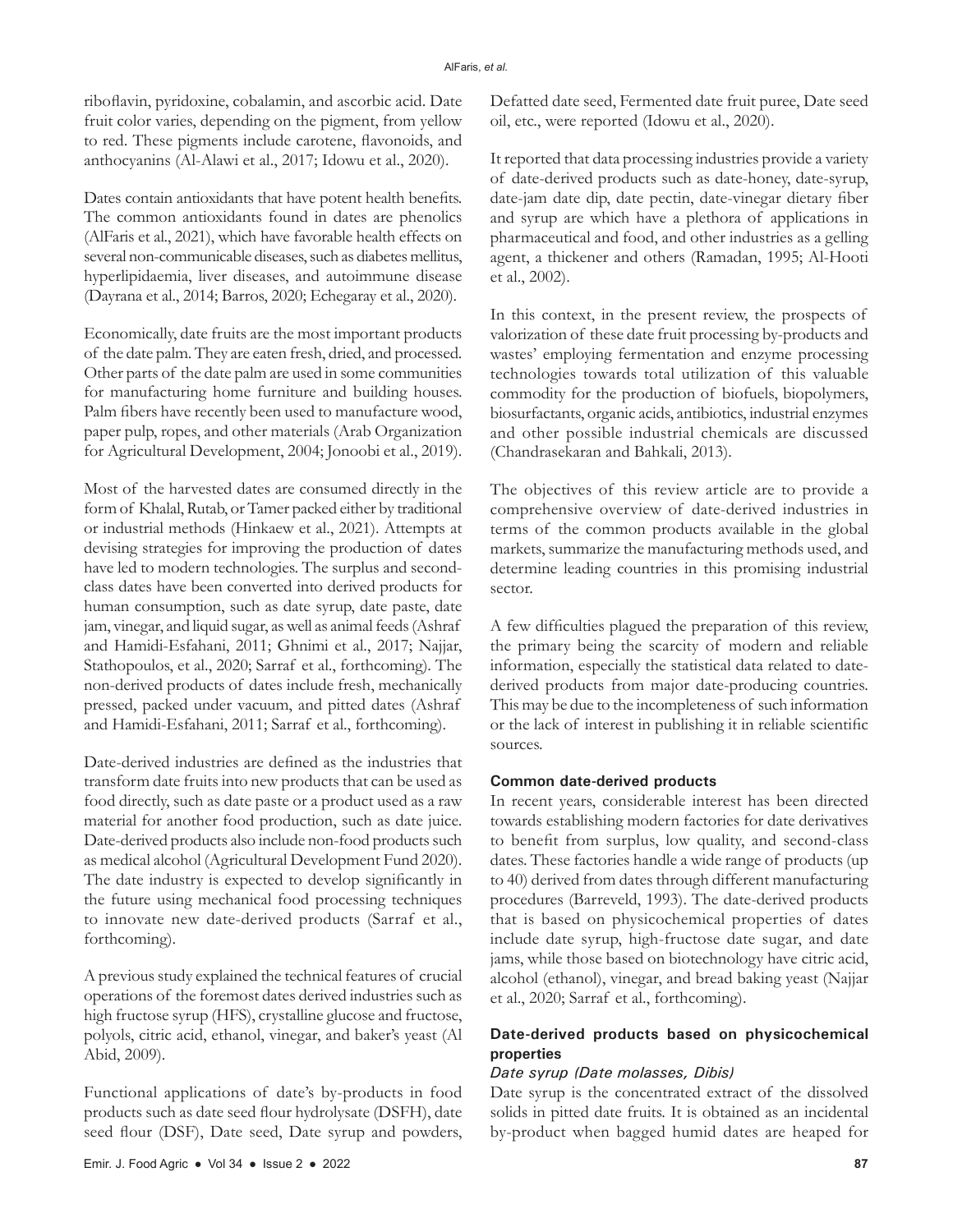several months (Aleid, 2013). Additionally, it is produced on different scales by extracting and boiling down juice (El-Sharnouby et al., 2014a,b). The concentration of sugars in dates syrup is approximately 70–85% (Aleid 2013; Aleid et al., 2015), the main being glucose and fructose (Al-Farsi et al., 2007; Kulkarni et al., 2008). It also contains macro-elements such as sodium, potassium, calcium, and micro-elements, with iron content being high (Al-Khateeb, 2008; Aleid, 2013; Aleid et al., 2015), in addition to retinol (vitamin A) and B-complex vitamins. The color of date syrup ranges from golden to dark caramel (Siddiq et al., 2013; Sharnouby et al., 2014a, 2014b). Date syrup is commonly used in bakery products, ice cream, and confectionery production (Aleid, 2011) and serves as a raw material for the production of date liquid sugar (Aleid, 2013; Aleid et al., 2015).

#### *High fructose date sugar*

Fructose syrup is used in food and beverage industries at relatively high concentrations. High fructose syrups (HFS) are produced from starchy raw materials, including corn starch, sugar cane, and sugar beet, in addition to rice and dates (Hanover and White, 1993; Vuilleumier, 1993). Highfructose date sugar is a sugary solution with a total solids' concentration of approximately 70–80%, and fructose made up 42%, 55%, or 90% of total sugars, according to international standards (Atiyeh and Duvnjak, 2001a, 2001b; Zhang et al., 2004; Gaily et al., 2010). It is an odorless, transparent, and salt-free liquid. The high fructose date sugar can be used in soft drinks, bakery products, confectionery, and jam production. The limiting factor for producing high fructose date sugar is the price of raw dates compared to the cheaper high fructose corn syrup. This makes the production of high fructose date sugar infeasible in relation to its economic cost (Barreveld, 1993).

# **Fermentation products from the date**

## *Organic acids*

Organic acid products using date sugar include citric, oxalic, and lactic acids (Barreveld, 1993). Date extracts are incubated with certain strains of yeasts, such as *Aspergillus niger*, to produce citric acid (Mehyar et al., 2005; Mostafa and Alamri, 2012). Citric acid is widely used in foods, beverages, and sweets as a flavor enhancer. It is also used in the following industries: dairy products, processed meat, vegetables and fruits, and pharmaceuticals (Radwan et al., 2010). The microorganisms used in acetic acid production from dates are *Saccharomyces cerevisiae*, *Saccharomyces ellipsoideus*, *Acetobacter xylinum*, and *Acetobacter cycendens* (Sokollek et al., 1998; Chauhan et al., 2007; Manickavasagan, 2012).

#### *Alcohol and vinegar*

The sugars present in dates are capable of anaerobic fermentation by bread yeast, *S. cerevisiae*, leading to alcohol (ethanol) (Matloob and Hamza, 2013). The vinegar production is also based on fermenting date sugars using vinegar bacteria *Acetobacter aceti* (Solieri and Giudici, 2009). It is more economical to produce the two products together and separate them at the fermentation unit. Ethanol is an important material with several medical and industrial uses, such as in the pharmaceutical, cosmetics, and food additives industries. Vinegar has many food applications, especially in sauces (Siddeeg et al., 2019).

# **MANUFACTURING METHODS**

#### **Natural date juice**

Natural date juice is a drink rich in energy and other nutrients, such as minerals and ascorbic acid (vitamin C). Natural date juice serves as a raw material for manufacturing other date-derived products, such as date syrup and high fructose date sugar (Ramadan, 1995; Al-Hooti et al., 2002; Kulkarni et al., 2010; Bahramia et al., 2011). The brief steps for natural date juice preparation are shown in Fig 1.

#### **Date syrup**

To prepare date syrup, pitted dates extracted by water for 20 min at60 °C. Next, filtration and concentration under vacuum at 55–70 °C to approximately 72–88% of total dissolved solids or 70 °Brix is (Al-Hooti et al., 2002; Al-Farsi, 2003; Ganbi, 2012).

#### **High fructose date sugar**

The joint industrial processes between the two production lines of date syrup and high-fructose date sugar include the production of pure natural date juice and the concentration under vacuum. The production of high fructose date sugar found in the production line between the mechanical filtration unit and evaporation under vacuum unit includes



**Fig 1.** Steps for preparing date juice.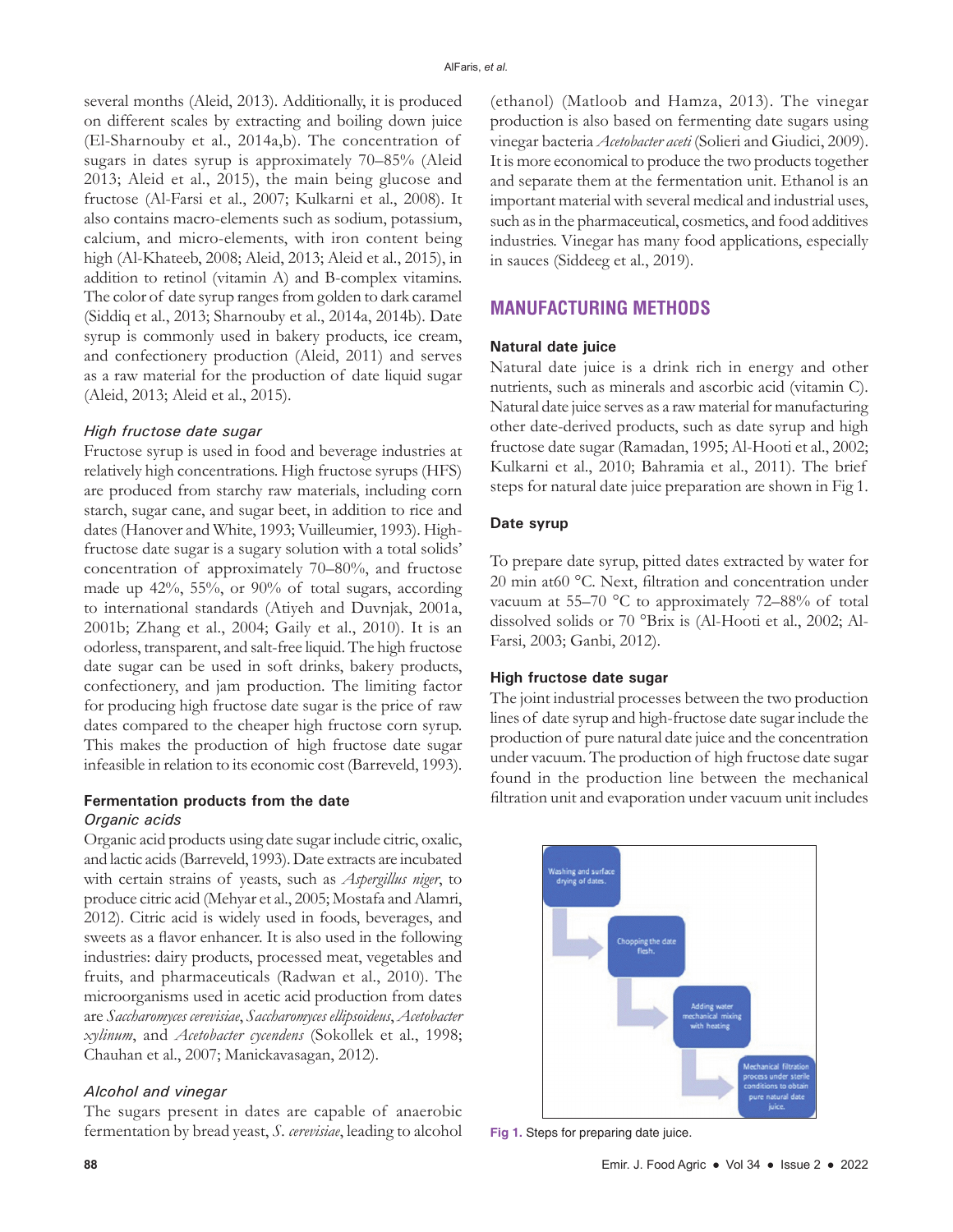

**Fig 2.** Photograph of some date products from Saudi markets.

four additional units: (1) activated carbon treatment unit for color bleaching, (2) mechanical filtration unit for active carbon separation, (3) ion-exchange unit to produce a colorless transparent extract, and (4) enzymatic treatment unit to convert glucose into fructose (Chaira et al., 2011; Smaali et al., 2011).

#### *Using enzymes to produce liquid sugar*

The steps to produce liquid sugar using the enzymes pectinase and cellulase have been described by El-Sharnouby and Al-Eid (2009), which include incubation of the date juice with 1% enzymes at pH 6, 40  $^{\circ}$ C for 24 h, followed by filtration and concentration to 72 °Brix and storing at 20–30 °C

#### **Thermal extrusion**

Thermal extrusion is a promising industrial process in producing and developing high-quality new food products from raw foodstuffs of low or medium quality. In brief, the thermal extrusion process consists of cooking the raw material and pushing the cooked material through an opening to obtain the final product. This process occurs at high temperatures and specific pressure (Ashraf and Hamidi-Esfahani, 2011).

#### **Manufacture of citric acid**

The submerged process is the predominant method for producing citric acid using biotechnology, accounting for approximately 99% of the global citric acid production. Date extract is fermented using the fungus *Aspergillus niger*. After the fermentation process, the mixture is filtered and evaporated to obtain a specific concentration of the resulting citric acid (Sokollek et al., 1998; Al-Abid, 2005; Al-Shehri and Mostafa, 2006; Chauhan et al., 2007; Manickavasagan et al., 2012).

#### **Manufacture of alcohol and vinegar**

The production process of alcohol followed by vinegar starts with the fermentation stage, using (*S. cerevisiae*) at a temperature of 25–30 °C for 48 h until the alcohol concentration reaches 9–10%. And distillation to obtain

pure alcohol conformed to international standards. After that, the fully fermented juice can be converted into vinegar using the bacteria *Acetobacter aceti*. Next, vinegar's storing and aging process for vinegar is performed to obtain a product with good specifications and develop flavor and color compounds in the final product (Ashraf and Hamidi-Esfahani, 2011).

# **COUNTRIES LEADING IN DATE-DERIVED INDUSTRIES**

#### **Saudi Arabia**

The Kingdom of Saudi Arabia is globally ranked as second in the production of dates, with 17% of the total global production (FAOSTAT, 2020). The various regions of Saudi Arabia produces approximately 1,539,755 tons of dates annually. The quantity of exported dates reached 184 thousand tons recently, with 860 million Saudi Riyals. The number of date palms in Saudi Arabia is 31,243,155, covering an area of 107 thousand hectares (National Center for Palms & Dates, 2020). The indicative standard specifications for Saudi dates include 18 varieties of the most famous local dates. According to size and weight, they are classified into excellent, first, and second grades (National Center for Palms & Dates, 2019).

The total number of date factories in Saudi Arabia is 157, while the number of date derivatives factories is 90, constituting 57.3% of the total date factories (National Center for Palm & Date, 2021). The date industry in Saudi Arabia is largely supported by the government industrial programs, where financial support is provided for date factories through the governmental Agricultural Development Fund in long-term loans without profits (Agricultural Development Fund, 2018). Most of the date factories (90%) in Saudi Arabia are engaged in date packaging, and a few of them are involved in the production of date-derived products, such as paste, jam, powder, cream, vinegar, and syrup. Seven products of the date-derived industries in Saudi Arabia are identified, namely, date paste, date syrup, medical solutions, vinegar, medical alcohol, liquid sugar, and citric acid (Fig 2) (Aleid et al., 2015).

Modern production lines are established within large date factories in Saudi Arabia to produce date paste. The pitted dates are exposed to water vapor until a semi-solid paste is obtained. Date paste is frequently used in bakery products, such as Maamoul, and the confectionery industry as a substitute for table sugar (Aleid et al., 2015).

The consumption of date syrup is extremely common in Saudi Arabia as a sweetener for several traditional Saudi foods. Many date factories in Saudi Arabia have produced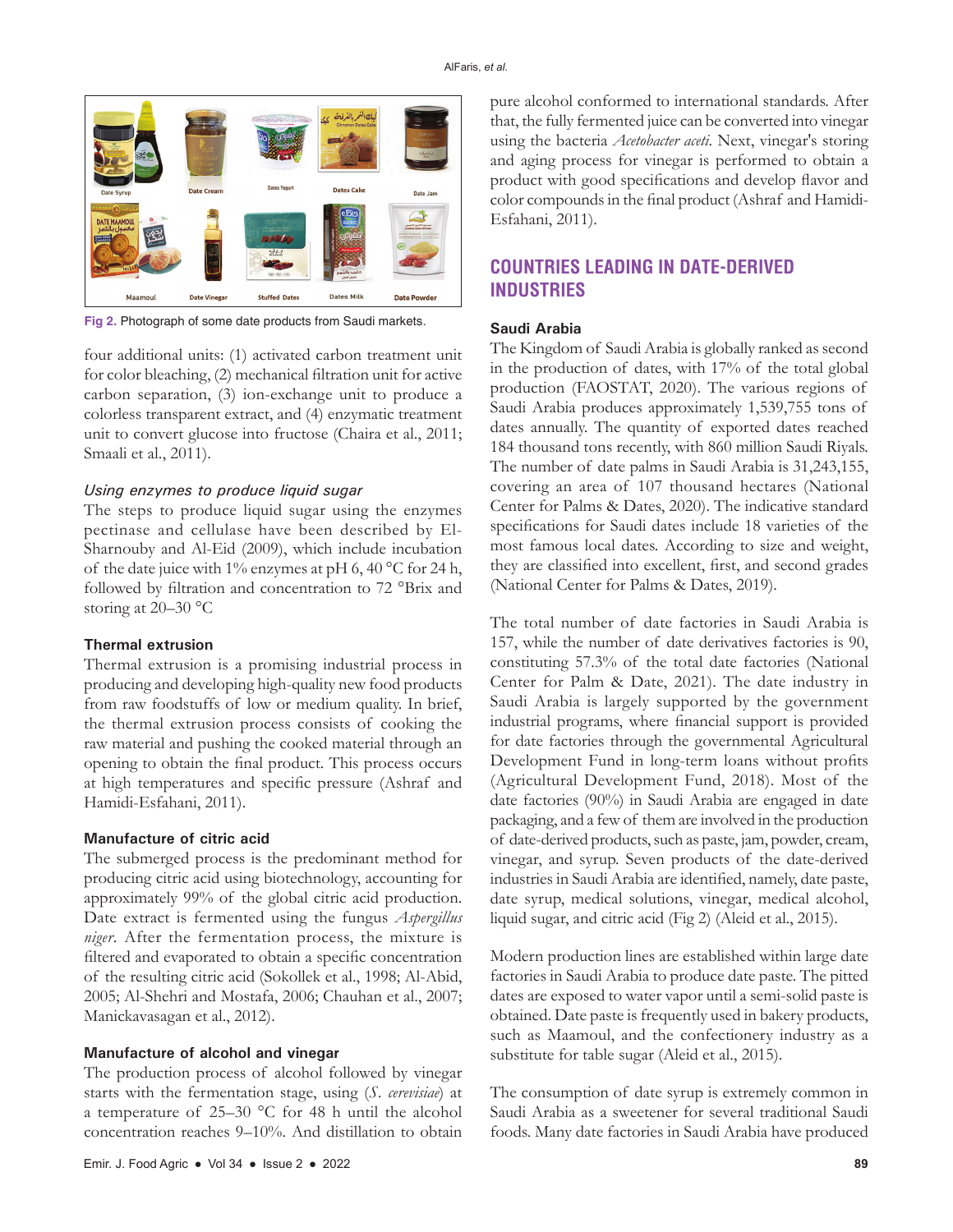lines to produce date syrup commercially (Aleid et al., 2015). The date-derived industry in Saudi Arabia has been facing numerous challenges, including the lack of applied research in this field and the small number of companies specialized in developing and maintaining production lines.

Saudi Arabia offers great opportunities to develop the exports of date-derived products, including increasing production, rising prices of manufactured dates globally, and the substantial governmental support provided to this industry. The local production and imports of the datederived products for 2016 were 63.3 and 84.9 thousand tons, respectively (Agricultural Development Fund, 2018).

In a study, liquid sugar was prepared from Saudi dates, Rozaiz variety, using pectinase and cellulase enzymes and employing ultrasound technology to ensure maximum extraction of sugars from date juice. The percentage of total dissolved solids reached approximately 75% of liquid sugar, with an improvement in the sensory characteristics of the product. This study revealed that liquid sugar could be obtained from dates as a substitute for sucrose in food applications (El-Sharnouby et al., 2014a). However, several studies have proven the economic infeasibility of establishing factories for liquid sugar production from dates due to the high cost of dates and the low price of imported sugar.

#### **Algeria**

Date palm cultivation is considered the cornerstone of agriculture in Algeria. It is the primary source of income for the population in the oases spread in the Algerian desert. The presence of date palms in the oases also provides the appropriate environment for growing a wide range of other crops (Faci, 2019).

According to the FAO, date production in Algeria was estimated at 1.4 million tons in 2019 (FAOSTAT, 2020). Algeria cultivates many varieties of dates, the most important of which is Deglet Nour, making up 49% of the total date production in Algeria and considered the variety with the highest demand locally and globally (Bouguedoura et al., 2008).

The date industry and its derivatives have not reached the full industrial level in Algeria. Date paste is produced for local consumption or export. Date syrup and jam are also produced for consumption by local families using traditional methods. Recently, the manufacture of new products from dates has gained interest (Bouguedoura et al., 2015). There are currently seven-date government factories in Algeria created during agrarian reform and distributed in the main areas, such as Biskra, for the production of dates in the country. The estimated capacity of these

factories is 28,000 metric tons annually. Each factory has units for steam disinfection, sorting lines, ovens for heat treatment, packing lines, and cold stores. Many facilities exist in south-eastern Algeria, such as in Biskra, which has 29 private factories, while in the southwest region, there are no modern packaging factories (Bouguedoura et al., 2015). Juice, vinegar, and sweets are produced from dates in Algeria (Bouguedoura et al., 2015). These products are considered an added value for date varieties with low economic value and suffer from increased wastage. The first industrial production unit of liquid sugar from dates started in Biskra in 2018 (Arab Organization for Agricultural Development, 2019).

To develop date-derived industries in Algeria, attention, and effort can be made in the following areas:

- Encouraging investors to establish date factories and solving productivity and marketing problems.
- Encouraging scientific research on dates and other parts of the date palm for the manufacture of valueadded products.
- Exerting efforts to strengthen and activate bilateral agreements to develop the date industry.
- Creating a database on date products to provide periodic statistical information about the number of factories and the quantity of production and exports (Bouguedaoura et al., 2015).

A study was conducted in Algeria to extract sugar from Deglet Nour variety in the following steps. Firstly, the chopped date flesh is mixed with distilled water. After that the mixture is filtered to obtain a solution of raw sugar that is evaporated under a vacuum to obtain raw date syrup. Finally, the raw date syrup is dried to obtain crystallized sugar. The sugar produced from dates has physical and chemical properties similar to those of other food sources; therefore, it reduces the cost of sugar consumption from other sources (Mya et al., 2017).

In another study from Algeria, date powder from the H'lowa variety was used in soft drink manufacturing as a substitute for sucrose. Sensory and chemical tests were conducted on these drinks. The results revealed that, compared to soft drinks that were manufactured by using sucrose, using date powder led to an improvement in sensory characteristics, such as flavor and color, as well improvement in the nutritional properties of soft drinks, such as acidity, reducing sugar content, and mineral content (Hariri et al., 2017).

## **Egypt**

The date palm is one of the most important crops in Egypt, which is considered the global leader in date production. The annual date production amounting to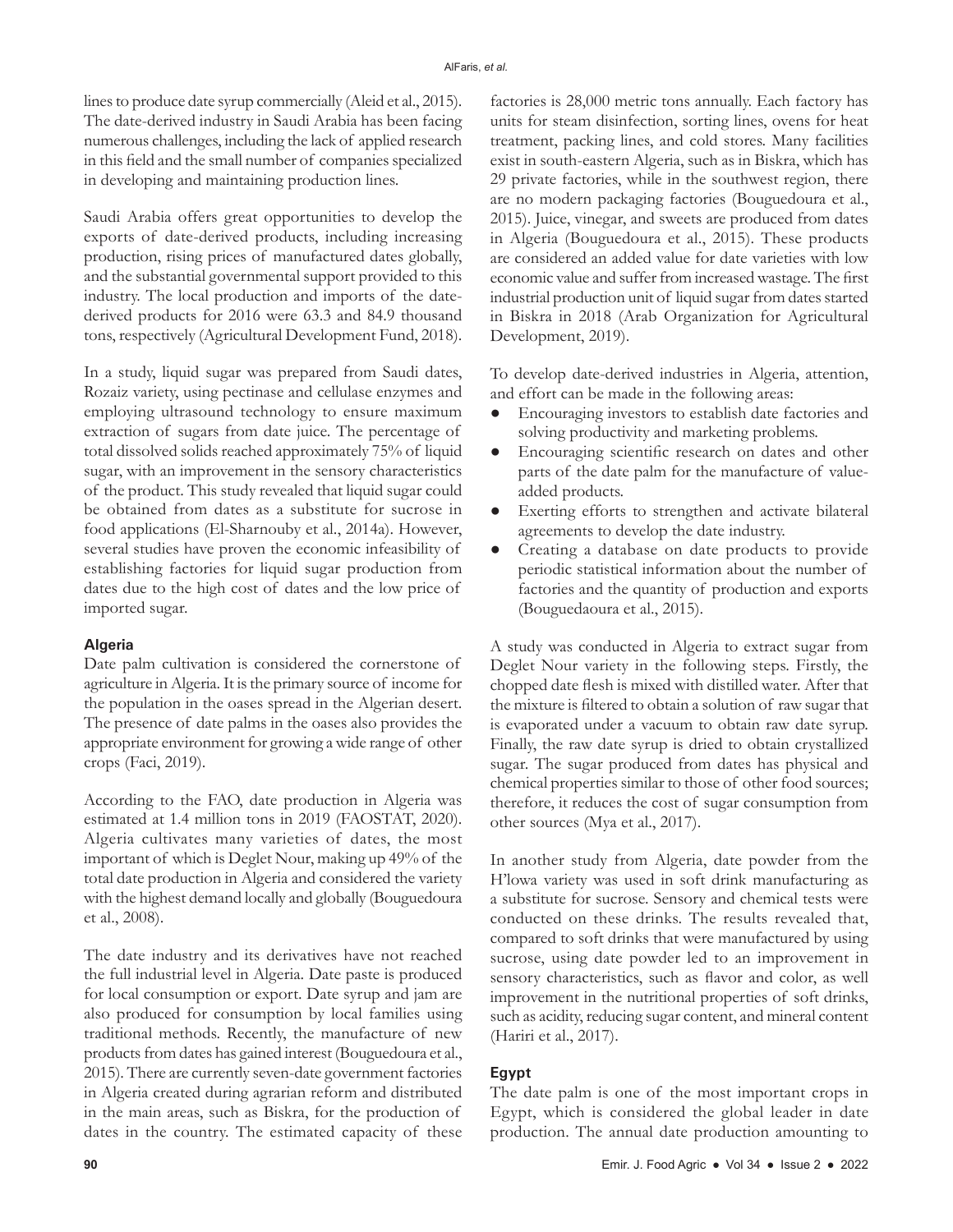approximately 1.6 million tons is equivalent to 17.8% of the global production (FAOSTAT 2020). Government efforts in cooperation with FAO have been made to increase the export of Egyptian dates (FAO 2019; Abdullah 2018).

Seventeen facilities were involved in the date industry in Egypt in 2005 (Bekheet and El- Sharabasy, 2015). Some of these factories are equipped with modern fumigation, sorting, heat treatment, and packing lines. Other facilities have special units to manufacture date-derived products and the production of date paste, date syrup jams, molasses, and date baking products. Residues from dates like second class date and pitted excluded from the sorting and grading processes. The quantities of fresh dates that have not been utilized can be used as raw materials for the date-derived industries to produce new value-added commodities such as date powder, jam, liquid sugar, baking yeast, alcohol, acetic acid, citric acid, acetone, and animal feed. The residues other than from dates can be used to manufacture wood, paper, and other products (Bekheet and El-Sharabasy, 2015).

A study conducted at the Food Technology Research Institute of the Agricultural Research Center in Egypt led to the production of date powder from date varieties with low economic value or not suitable for export. The value of the varieties was enhanced, especially under the conditions of low prices during the date production season, to counteract the increase in waste caused by the lack of technological methods for cooling, preservation, and treatment. The production of date powder extends the shelf life of dates and facilitates transportation, handling, and storage. Date powder can be used in many food industries, including baked goods, beverages, and date syrup manufacturing, as an alternative to table sugar. Alcohol, vinegar, and baker's yeast can also be produced. (Bekheet and El-Sharabasy, 2015).

Another study was conducted at the National Research Center in Egypt on uses date palm residues from fibers to produce invert sugar using the invertase enzyme. Date palm fibers were incubated with baker's yeast (a source of inverse enzyme) in an aqueous medium at a temperature of 40 °C for 30 min. The carbon dioxide gas released from the enzymatic reaction was used as an activator to break down the surface of cellulose particles to release invert sugar particles. This study showed that inverted sugar could be produced at an annual rate of 6 million kilograms in Egypt by following this method (Mahmoud et al., 2016).

#### **Iran**

Date palm is the second most economically important crop in Iran. At the global level, Iran is the third country with the highest annual date production after Egypt and Saudi Arabia (FAOSTAT, 2020). Dates are widely consumed in Iran because of their cost-effectiveness and easy availability. Many traditional Iranian foods contain dates as the main ingredient (Karizaki, 2017). Statistics show that 55–60% of the annual Iranian production is consumed domestically, and 12–16% is exported, leaving 24–33% as surplus or wasted production (Hajian and Hamidi-Esfahani, 2015).

One of the semi-finished date products in Iran is date paste and date power. To prepare date paste, the pitted dates are immersed in water at a temperature of 90 °C for 30 s. Next, the dates are ground with water to obtain a paste. The date paste is used in bakery products and the confectionery industry. It can be dried until the moisture content reaches 5%. The dried dough is ground into a fine powder to obtain date powder (Karizaki, 2017; Ashraf and Hamidi-Esfahani, 2011; Djaoud et al., 2020;). Date powder is used to manufacture sweeteners and in baby food as a sweetener (Hajian and Hamidi-Esfahani, 2015; Karizaki, 2017).

Date-pastry (*Kolompeh* or *koluche khorma)* an Iranian sweet, is recommended for strengthening the body. It is produced by mixing baking powder, butter, olive oil, groundnuts, and specific spices with the paste of Iranian dates. This food has a desirable sensory quality and high nutritional value (Karizaki, 2017).

Date juice is an important product from the date-derived industry in Iran. It is obtained by mixing dates with an appropriate amount of water and heating the mixture to a temperature not exceeding 50 °C for an hour; the mixture is then filtered to produce date juice. This study indicated that ultrasonic treatment of date juice under appropriate conditions lead to improved product quality and avoidance of health problems caused by microbial contamination (Shalmon et al., 1999).

Dates are an important source of sugar and can be used as a substitute for crystallized sucrose produced from sugar cane and beets in the food industry. Date juice is used in Iran to produce ice cream, sweets, jams, vinegar, and other products (Ehteshami et al., 2017). Additionally, dates are used in Iran to produce liquid sugar, alcohol, and date syrup (Bahramian et al., 2011; Hajian and Hamidi-Esfahani, 2015).

Second-grade or low-quality dates are used to manufacture many date-derived products in Iran. Pitted dates are mixed with water to get rid of unwanted substances. Then, the date juice obtained is used to manufacture most of these products, including liquid date sugar, high fructose date sugar, date syrup, medical alcohol, and vinegar (Hajian and Hamidi-Esfahani, 2015).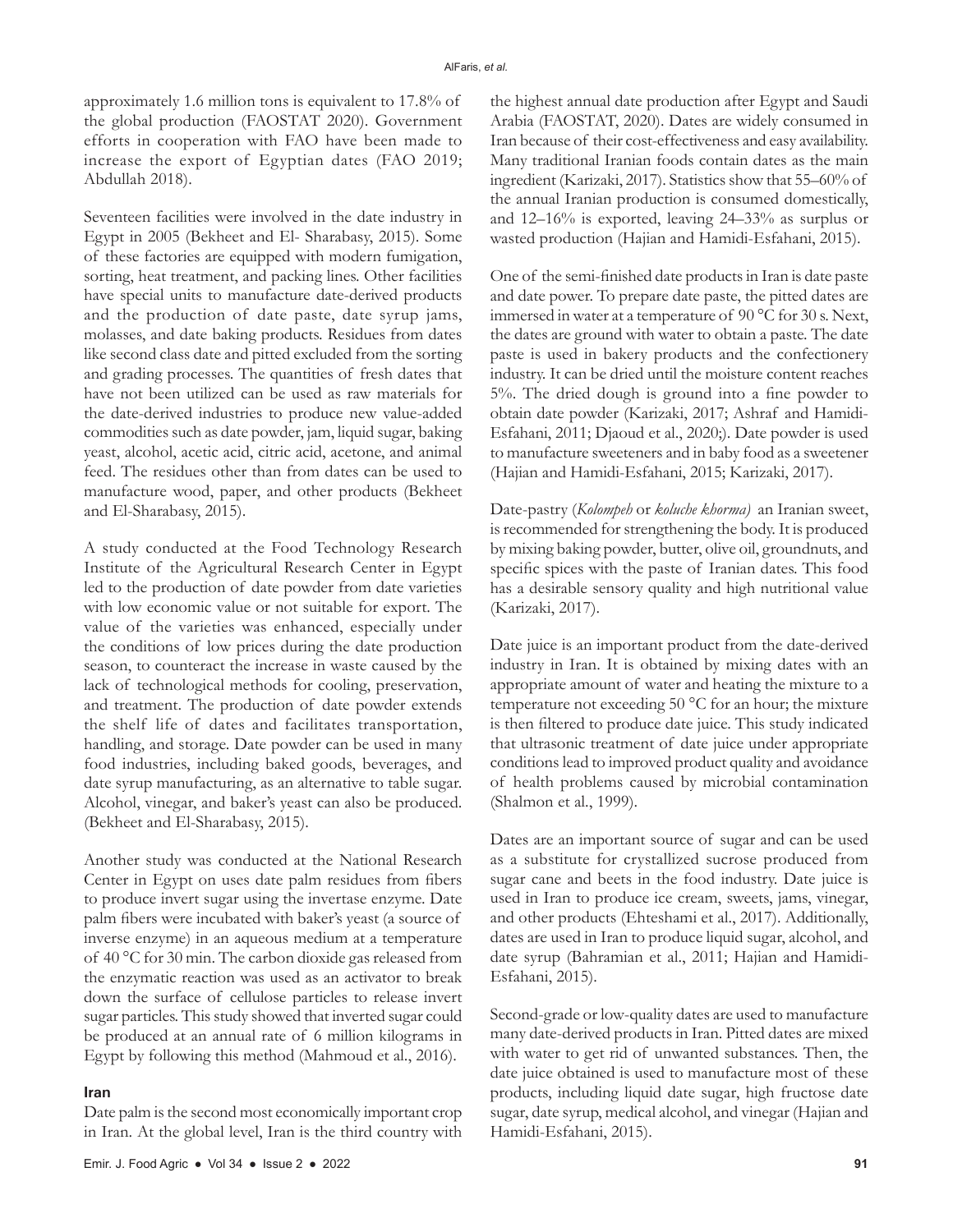However, information about the amount of production, number of factories, and products of date-derived industries in Iran and other countries are scarce. Most of them are from unreliable sources.

#### **Iraq**

The history of the date palm in Iraq is incredibly old, and it is believed that Iraq is its original home. Currently, dates are considered among the most important national resources in Iraq. Zuhdi is the most cultivated date variety in Iraq and constitutes more than half of the annual date production in this country, amounting to 4.7 thousand tons in 2020 (Central Statistics Organization, 2020). The date-derived industry in Iraq has been affected by wars in the previous few decades. Iraq had the largest packing and pressing factories for date fruits and their various derived products in the past. The number of pressing factories grew to 250 in 1990; however, this sector had suffered from severe neglect, leading to closing most pressing facilities since 2003 (Khierallah et al., 2015). Currently, no accurate survey is available on date fruit processors in Iraq (Khierallah et al., 2015). Among the date-derived products in Iraq are date syrup, alcohol, and natural vinegar. Other derived products where production has stopped are liquid sugar, yeast, and citric acid (Zabar and Borowy, 2012).

Date-derived industries in Iraq include the manufacture of date paste, which is used in sweets and biscuit production, and the manufacture of liquid sugar from dates.

Date syrup is a common date-derived product, especially in Basra city. Date syrup can be used in many food applications such as in carbonated drinks, sweets, production of citric acid, vinegar, alcohol, and other products from dates. In addition, dates are used in the sweets industry. They are common in Basra due to the availability and quality of dates and the suitability of some of them for sweets manufacturing. Jam is also produced from dates. Date jam can be produced from Khalal (bisr) or ripe date fruits. Date jams have been successfully produced at applied research in Iraq and international companies. Date chips (Tamar Aldin) are produced from clear, filtered date juice to substitute for apricot date chips (Qamar Aldin). Date chips are prepared by concentrating the date extract and adding specific acids and vanilla. The extract is placed in a drying tray exposed to the sun for 3 days. The dried chips are wrapped with aluminium foil and kept at a temperature of 8–10 °C.

Iraq annually produces 30,000 tons of liquid sugar from dates. Liquid sugar is economically important for Iraq, especially in manufacturing soft drinks and concentrated juices. Date kernel coffee can be converted into a goodtasting coffee drink similar to well-known coffee. The production of alcohol (ethanol) from the date was various

renewable agricultural resources, which has received worldwide attention for its use as a biofuel and the other uses of ethanol. The animal feed industry uses low-quality dates, fibers, fronds, and pits to produce animal feed with good nutritional value (Hassan, 2016).

A recent study on the status of date palm cultivation and date production in Iraq has highlighted that the actual number of date factories in Iraq is 6, compared to 150 factories in 2003, in addition to more than 100 small local presses. The date syrup industry is prevalent at the domestic and commercial levels. The previous Iraqi production of liquid sugar, yeast, alcohol (high purity ethanol), vinegar, and animal feed was 30,000 tons, 5400 tons, 2400 tons, 5 million liters, and 15,600 tons yearly, respectively (Al-Thamir, 2017).

#### **Tunisia**

Date palm is a vital agricultural crop in the Tunisian oases located in the south of Tunisia, which is characterized by a desert climate and lack of rainfall. The main variety of dates grown in Tunisia is Deglet Nour, which is characterized by its good sensory and nutritional qualities compared to the other varieties (Ismail and Hassine, 2021). Tunisia is an important country at the global level in the production and export of dates. Economically, Tunisia is the first source of exported dates globally, especially the Deglet Nour variety. The export revenue from dates in Tunisia amounted to the equivalent of 200 million Euros in 2018 (Ismail and Hassine, 2021).

The main activities of the date manufacturing facilities in Tunisia include washing, sorting, and packing of dates for local consumption or export. A large quantity of dates is excluded due to their low quality. These dates could be recycled to produce new products rich in sugars and dietary fibers. Several research projects have been launched in Tunisia to produce date-derived products, which include:

- Date juice: Cooking shredded and chopped dates at a temperature of 80 °C for 90 min yields better date juice, which is rich in total dissolved solids, especially sugars, and low in acidity (Chaira et al., 2009; Mtaoua et al., 2016).
- Date syrup is obtained by concentrating date juice at a temperature of 100 °C. It is consumed directly or used in certain food products such as ice cream, jams, sweets, and bakery products. Date syrup is rich in energy and a good source of minerals, amino acids, organic acids, and pigments such as carotene. Moreover, a study used pectinase and cellulase enzymes to obtain date syrup from date juice that is free from turbidity and with a high percentage of total solids (Abbès et al., 2011, 2013; Ismail and Hassine, 2021;). ● Studies were conducted to use biotechnology to
- **92** Emir. J. Food Agric Vol 34 Issue 2 2022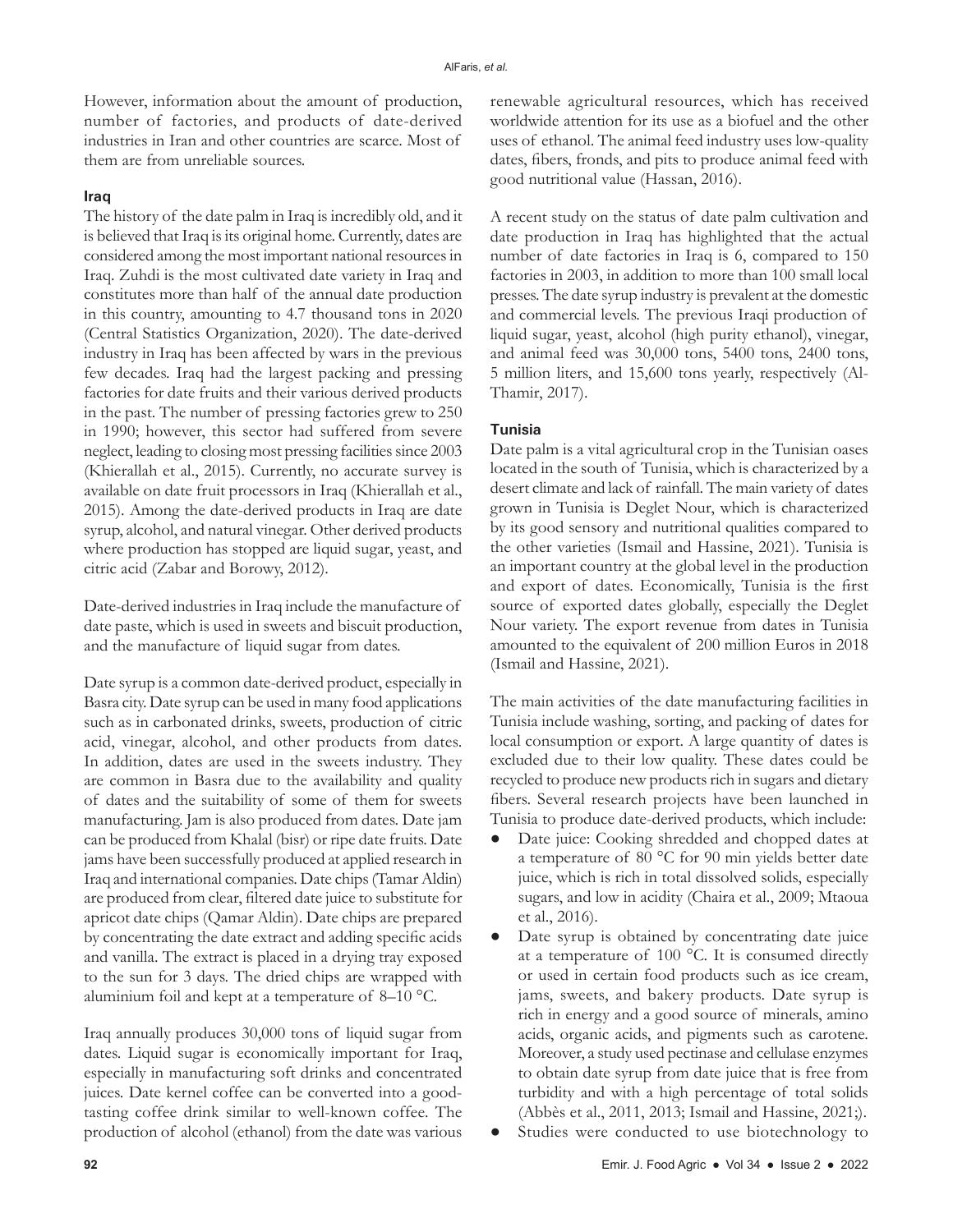produce alcohol and vinegar from Tunisian date juice, where ethanol and acetic acid were produced on an experimental scale (Louhichi et al., 2013; Matloob, 2014; Hamza et al., 2016).

- Two studies used the hydrothermal treatment on low-quality Tunisian dates to obtain dietary fiber concentrates that have antioxidant properties. These dietary fibers can be used in healthy food products, such as baked goods, due to their distinctive flavor (Borchani et al., 2012; Mrabet et al., 2015).
- Tunisia has made efforts to link research with datederived industries to manufacture these products on a commercial scale, thus imparting Tunisian dates an added value (Hamza et al., 2016; Ismail and Hassine, 2021).

#### **The United Arab Emirates (UAE)**

Since the establishment of the Federation in 1971, the UAE government has encouraged date palm cultivation (Kakea and Zayed, 2019). Now, date palm cultivation is spread over the country's seven emirates; in fact, no farm is devoid of date palm trees. The famous date varieties in UAE include Abu Al-Azouq, Anwaq, Barhi, Jabri, and Khalas (Arab Organization for Agricultural Development, 2004).

Dates are considered central to agriculture in the UAE, which exports several dates worldwide. The date-derived industry is one of the most prominent food manufacturing industries in the UAE. Several date factories with different production capacities have been established in the UAE and are involved in the packaging, local marketing, and exportation of dates (Beyut, 2021). These factories include date packaging lines and the production of date paste and pitted datelines. The date-derived industry includes the production of date syrup, which is used for preparing traditional Emirati sweets (Kakea and Zayed, 2019). One of the companies with high productivity is ALfoah, with two factories: the Emirates dates factory, which is equipped with data processing and packaging lines, and the Marfa factory, for canning vegetables and packaging dates, with a production capacity of 50 thousand tons. The annual production of these two factories is 113 thousand tons, with an investment capacity of 160 million Emirati Dirhams. Their products include date paste, dates stuffed and coated with chocolate, date syrup, date jam, sweets, vinegar, and date seed powder. Approximately 90% of the factory production is exported to 45 countries, including India, Oman, Bangladesh, Morocco, Indonesia, Jordan, Syria, and Somalia, in addition to the markets of the UAE (AlFoah,2021).

Animal feed, date syrup, date paste, and date seeds powder are produced in Al-Ain Dates Factory. Liwa Dates Factory produces 35 different products with an annual production

capacity of 5000 tons, ranging from traditional date products such as packed dates and dates covered and stuffed with chocolate to date-derived products such as date pollen powder, pollen water, Rutab ice cream, pickled vinegar, Rutab juice, and vinegar. Their products are distributed in many global markets, including China, the European Union, North America, and East Asian countries. In addition to the several dates and date-derived factories with different production capacities, many date products have been developed with the introduction of dates as a healthy ingredient, such as spreadable dates, vinegar, ketchup sweetened with date syrup, and peanut cream at the Concept Food Industries (Kakea and Zayed, 2019).

## **CONCLUSIONS AND RECOMMENDATIONS**

#### **Conclusions**

In some countries of the Middle East and North Africa, including Algeria, Iraq, Iran, Egypt, Tunisia, Saudi Arabia, and the UAE, are considered the most suitable geographical areas for date palm cultivation. These countries are also found at the top of the list of global production of dates. Dates are a rich source of many nutrients and one of the foods commonly consumed among people in these countries. Recently, there has been a surge in the establishment of modern factories to take advantage of second-class and low-quality dates to manufacture date-derived products, such as date syrup, high-fructose liquid date sugar, citric acid, alcohol, and vinegar. Recently updated data on the number of factories and the production capacity of date-derived industries in the mentioned countries are scarce due to the lack of complete information or information not being published in reliable scientific sources. The FAO has implemented many projects to develop date production and processing in the Middle Eastern and North African countries and has proposed the establishment and activation of the Date Palm Global Network to exchange experiences and information regarding the production and processing of dates in these countries (Arias et al., 2016). Some governmental bodies in the Arab countries, such as the Khalifa International Award for Date Palm and Agricultural Innovation, play a crucial role in encouraging the production and innovation of new date products in the Arab world and globally (Al-Shukair, 2019).

The date-derived industry in Iran includes liquid date sugar, high-fructose liquid date sugar, date syrup, alcohol, and vinegar. A source stated that Iran's production of liquid sugar reached 3600 tons on average during the last ten years.

Egypt is the highest producer of dates globally, with approximately 21% of the annual global production. Many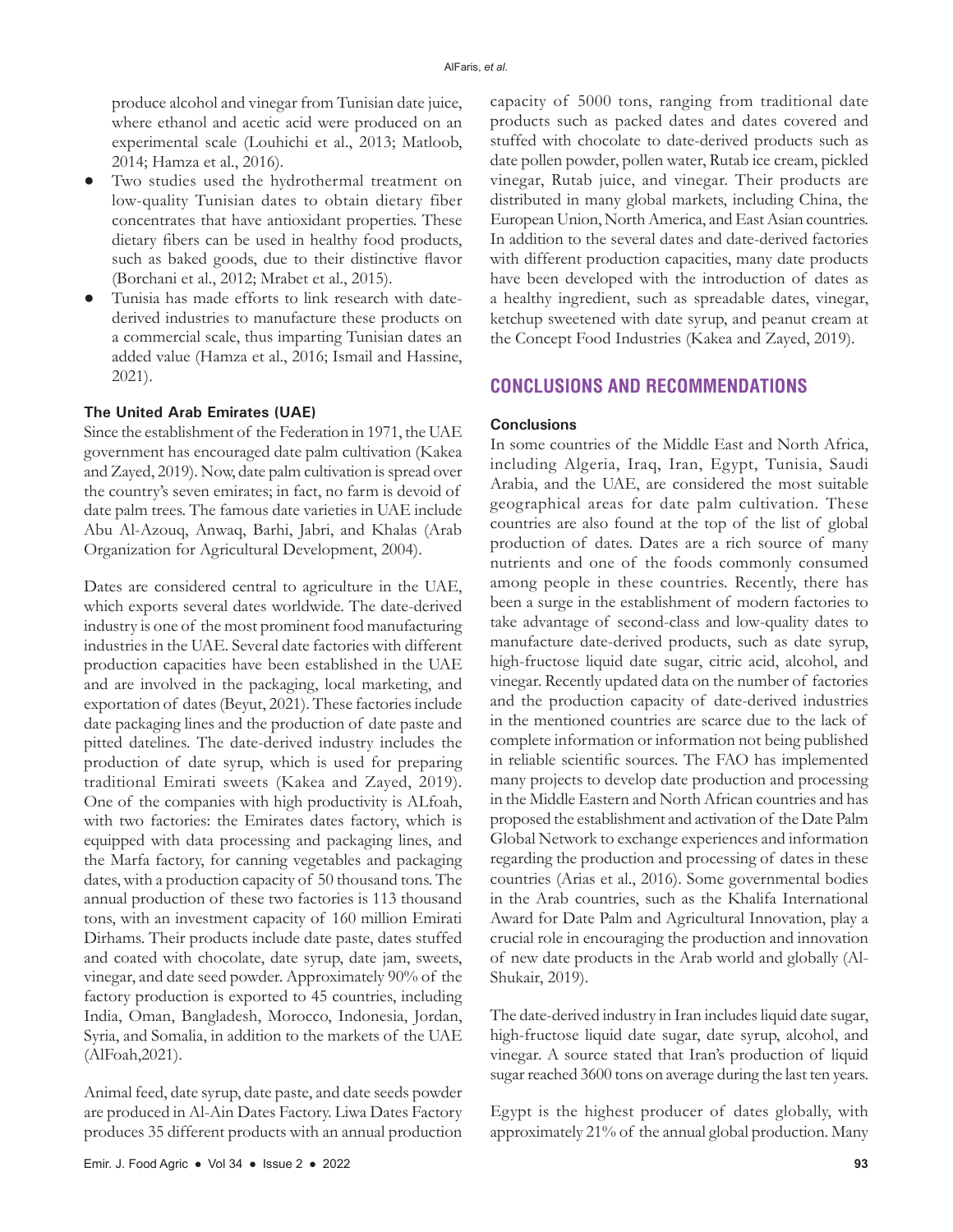industrial facilities in Egypt favor the use of low-quality dates to produce date-derived products that have an added value, such as liquid sugar, date powder, jam, citric acid, vinegar, and animal feed. Dates are included in numerous date-derived products in Iraq, such as liquid sugar, yeast, alcohol, and vinegar, reaching 30,000 tons, 4500 tons, 2400 tons, and 5 million liters yearly, respectively. Date palm cultivation is the main source of income for the population in the oases of the Algerian desert. The manufacturing of date-derived products in Algeria has not reached the full industrial level. The production of date juice, vinegar, and sweets has partially started, and the first unit for the production of liquid sugar from dates began in Biskra, Algeria, in 2018. From an economic point of view, Tunisia is the world's first exporter of dates. Most of the date factories in Tunisia are working on date packing. Efforts have been directed towards conducting research in datederived products and extending the findings to manufacture these products on a commercial scale. The Kingdom of Saudi Arabia is one of the leading countries in cultivating and producing dates. Most date factories in Saudi Arabia focus on non-derived dates such as fresh, pressed, and packed dates under vacuum. Few of these factories have begun manufacturing derived products of dates, where date paste and date syrup are mostly produced. The local production from date-derived industries reached 63.3 thousand tons in 2016. The quantity of imported derived products was 84.8 thousand tons in the same year.

At present, the date-derived industries in the Middle East and North Africa are impacted by many difficulties, including the scarcity of applied research in this field and the lack of production lines in the existing factories for the production of date-derived products. There are promising opportunities to increase the export of datederived products in these countries, especially due to their surplus dates production and the attractive global prices for date-derived products.

#### **Recommendations**

The following are recommendations to enhance the datederived industry in the Middle East and North Africa:

- (1) Supporting scientific research and economic feasibility studies in manufacturing date-derived products and innovating new products characterized by competition in global markets.
- (2) Cooperation with expert houses specialized in the production and maintenance of date-derived industries to establish high-standard factories in the Middle Eastern and North African countries to attract the interest of investors to establish similar factories.
- (3) Government support for establishing factories for date-derived products with soft loans and laws to protect local production.
- (4) Improving the quality levels of date-derived products by applying international quality systems such as ISO.
- (5) Establishing local and international exhibitions for date-derived products to introduce these products to market them locally and internationally.
- (6) Adopting a strategy to export date-derived products, for example, by establishing free industrial zones for export.
- (7) Providing accurate statistics on the number of factories, production quantity, and prices of datederived products in each country and exchanging this information between different countries, benefiting from the Date Palm Global Network in this field.

## **ACKNOWLEDGMENTS**

The authors wish to thank The Ministry of Environment, Water and Agriculture, Kingdom of Saudi Arabia, for the financial assistance (T-A-1) to conduct this research.

## **Authors' Contributions**

Nora Abdullah AlFaris: Conceptualization, Resources, Writing *-* review & editing, Project administration, Funding acquisition, Supervision. Jozaa Zaidan AlTamimi:Conceptualization, Validation, Data curation.Fatima Ali AlGhamdi: Validation Formal analysis, Software. Najla Abdullah Albaridi:*,* Visualization.*:* Methodology, Investigation. Software. LujainAbdulaziz AlMousa*:* Software, Writing *-* review & editing: Validation.

# **REFERENCES**

- Abbès, F., M. A. Bouaziz, C., Blecker, M. Masmoudi, H. Attia and S. Besbes. 2011. Date syrup: Effect of hydrolytic enzymes (pectinase/cellulase) on physicochemical characteristics, sensory and functional properties. LWT Food Sci. Tech. 44: 1827-1834.
- Abbès, F., W. Kchaou, C. Blecker, M. Masmoudi, H. Attia and S. Besbes. 2013. Effect of processing conditions on phenolic compounds and antioxidant properties of date syrup. Ind Crop Prod. 44: 634-642.
- Abdullah, A. 2018. Strategy for the Development of the Date Palm Sector in Egypt. Food and Agriculture Organization, United **Nations**
- Agricultural Development Fund. 2018. Executive Summary of the Economic Feasibility Study for Establishing Dates Derivatives Factories. Agricultural Development Fund Kingdom of Saudi Arabia. التحويلية التمور مشاريع pdf (adf.gov.sa)
- Al-Abid, M. M. R. 2005. Dates Derived Industries (Technologies and Economics). Department of Development Information, Ministry of Agriculture and Fisheries, Muscat, Sultanate of Oman.
- Al Abid, M. 2009. Industrial Dates Derived Products: Economies and Prospective Production Techniques: Proceedings of the Date palm: Live and Civilization 2009 Conference, Manama, Bahrain.
- Al-Alawi, R. A., Al-Mashiqri, J. H., Al-Nadabi, J. S., Al-Shihi, B. I. and Baqi, Y. 2017. Date palm tree (*Phoenix dactylifera* L.): Natural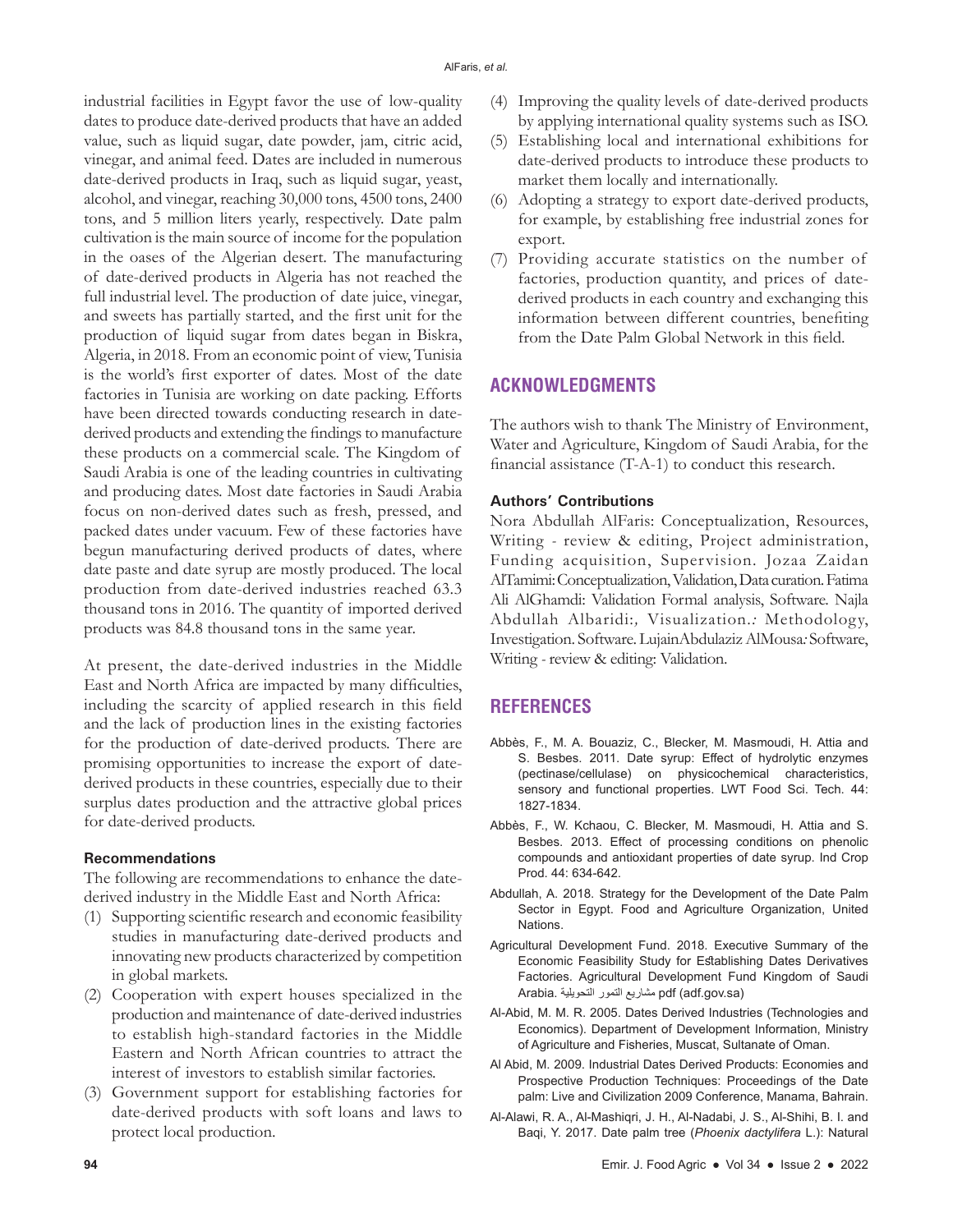products and therapeutic options. Front. Plant. Sci. 8: 845.

- Aleid, S. M. 2011. Industrial biotechnology: Date palm fruit applications. In: S. Jain, J. Al-Khayri and D. Johnson (Eds.), Date Palm Biotechnology. Springer, Dordrecht.
- Aleid, S. M., J. M. Al-Khayri and A. M. Al-Bahrany. 2015. Date palm status and perspective in Saudi Arabia. In: J. Al-Khayri, S. Jain and D. Johnson (Eds.), Date Palm Genetic Resources and Utilization. Springer, Dordrecht.
- Aleid, S. M. 2013. Date fruit processing and processed products. In: Dates: Postharvest Science, Processing Technology and Health Benefits. Wiley-Blackwell, West Sussex, pp. 171-202.
- AlFaris, N. A., J. Z. AlTamimi, F. A. AlGhamdi, N. A. Albaridi, R. A. Alzaheb, D. H. Aljabryn, A. H. Aljahani and L. A. AlMousa. 2021. Total phenolic content in ripe date fruits (*Phoenix dactylifera* L.): A systematic review and meta-analysis. Saudi. J. Biol. Sci. 28: 3566-3577.
- Al-Farsi, M., C. Alasalvar, M. Al-Abid, K. Al-Shoaily, M. Al-Amry and F. Al-Rawahy. 2007. Compositional and functional characteristics of dates, syrups, and their by-products. Food Chem. 104: 943- 947.
- Al-Farsi, M. A. 2003. Clarification of date juice. Int. J. Food Sci. Technol. 38: 241-245.
- Al-Farsi, M., C. Alasalvar, A. Morris, M. Baron and F. Shahidi. 2005. Compositional and sensory characteristics of three native sundried date (*Phoenix dactylifera* L.) varieties grown in Oman. J. Agric. Food. Chem. 53: 7586-7591.
- AlFoah. 2021. AlFoahBrochure (FF)R-2.pdf.
- Al-Hooti, S. N., J. S. Sidhu, J. M. Al-Saqer and A. Al-Othman. 2002. Chemical composition and quality of date syrup as affected by pectinase/cellulose enzyme treatment. Food Chem. 79: 215- 220.
- Ali, A., M. M. Waly, M. Essa and S. Devarajan. 2013. Nutritional and medicinal value of date fruit. In: Postharvest Science, Processing Technology and Health Benefits. John Wiley and Sons Ltd., London, UK.
- Al-Khateeb, A. A. 2008. Enhancing the growth of date palm (*Phoenix dactylifera*) *in vitro* tissue by adding date syrup to the culture medium. Sci. J. King Faisal Univ. Basic Appl. Sci. 19: 71.
- Al-Shahib, R. J. and W. Marshall. 2002. Dietary fibre content of dates from 13 varieties of date palm *Phoenix dactylifera* L. Int. J. Food Sci. Technol. 37: 719-721.
- Al-Shehri, A. M. and Y. S. Mostafa. 2006. Citric acid production from date syrup using immobilized cells of *Aspergillus niger*. Biotechnology. 5: 461-465.
- Al-Shukair, A. A. 2019. The Palm in Our Daily Life, The Blessed Tree -11(2) Khalifa International Award for Date Palm and Agricultural Innovation. The United Arab Emirates.
- Al-Thamir, S. N. K. 2017. The production economics of dates in Iraq (2000-2013). Kufa. J. Agric. Sci. 29: 184-202.
- Arab Organization for Agricultural Development. 2004. Study of the Development of Production and Marketing of Dates and Utilization of Palm Waste in the Arab World. Prepared by Experts from the Arab Development Organization. Khartoum, Sudan. (In تطوير انتاج وتسويق التمور واالستفادة من مخلفات النخيل فى الوطن العربى(Arabic 2004.pdf
- Arab Organization for Agricultural Development. 2019. Date Palm Value Chain: Algeria. Prepared by Experts from the Arab Organization for Agricultural Development Khartoum, Sudan.
- Arias, E., A. J. Hodder and A. Oihabi. 2016. FAO support to date palm development around the world: 70 years of activity. Emirates. J. Food. Agric. 28: 1-11.
- Ashraf, Z. and Z. Hamidi-Esfahani. 2011. Date and date processing: A review. Food Rev Int. 27: 101-133.
- Atiyeh, H. and Z. Duvnjak. 2001a. Production of fructose and ethanol from media with high sucrose concentration by a mutant of *Saccharomyces cerevisiae*. J. Chem. Technol. Biotechnol. 76: 1017-1022.
- Atiyeh, H. and Z. Duvnjak. 2001b. Study of the production of fructose and ethanol from sucrose media by *Saccharomyces cerevisiae*. Appl. Microbiol. Biotechnol. 57: 407-411.
- Bahramian, S. M. Azin, M. Chamani and A. Gerami. 2011. Optimization of enzymatic extraction of sugars from Kabkab date fruit. Middle East J. Sci. Res. 7: 211-216.
- Barreveld, W. H. 1993. Date Palm Products. Agricultural Services Bulletin No. 101. Food and Agriculture Organization, Rome, Italy.
- Barros, L. 2020. Natural antioxidants and human health effects. Curr. Pharm. Des. 26: 1757-1758.
- Bekheet, S, S. A. and F. El-Sharabasy. 2015. Date Palm Status and Perspective in Egypt. In: Date Palm Genetic Resources and Utilization. Springer, Dordrecht, pp. 75-123.
- Beyut. 2021. UAE Manufacturing Report. Available from: https://www. bayut.com
- Biglari, F., A. F. Al Karkhi and M. Easa. 2008. Antioxiddant activity and phenolic content of varios date palm (*Phoenix dactylifera*) fruits from Iran. Food Chem. 107: 1636-1641.
- Borchani, C., S. Besbes, M. Masmoudi, M. A. Bouaziz, C. Blecker and H. Attia. 2012. Influence of oven-drying temperature on physicochemical and functional properties of date fiber concentrates. Food Bioproc. Tech. 5: 1541-1551.
- Bouguedoura, N., A. Ibrahim, A. Ould Mohamed, M. Saker and M. Trifi. 2008. A paper presented at NEPAD Biotechnology Workshop "Challenges for North Africa and Promises for a Regional Integrated Program", Ezzahra, Tunisia, in collaboration with the Tunisian Society of Microbiology, pp. 22-25.
- Bouguedoura, N., M. Bennaceur, S. Babahani and S. E. Benziouche. 2015. Date palm status and perspective in Algeria. In: Date Palm Genetic Resources and Utilization. Springer, Dordrecht, pp. 125- 168.
- Central Statistics organization Iraq. 2020. Date Product Report 2020. Ministry of Planning, Iraq. Central Statistics Organization Iraq, Iraq.
- Chaira, N., A. Mrabet, H. Mtaoua, W. Elfalleh, H. Hannachi, B. Lachiheb, L. Yahia and A. Ferchichi. 2009. Characterization of date (*Phoenix dactylifera* L.) juices obtained from common varieties grown in Tunisia*. Rev. Rég. Arid*., 1: 69-76.
- Chaira, N., I. Smaali, S. Besbes, A. Mrabet, B. Lachiheb and A. Ferchichi. 2011. Production of fructose rich syrups using invertase from date palm fruits J. Food Biochem. 35: 1576-1582.
- Chandrasekaran, M. and A. H. Bahkali. 2013. Valorization of date palm (*Phoenix dactylifera*) fruit processing by-products and wastes using bioprocess technology-Review. Saudi. J Boil. Sci. 20: 105-120.
- Chauhan, K., U. Trivedi and K. C. Pate. 2007. Statistical screening of medium components by Plackett-Burman design for lactic acid production by *Lactobacillus* sp. KCP01 using date juice. Bioresource Technol. 98: 98-103.
- Dayrana, J. F., C. R. Reubean and F. Raji. 2014. Nutritional, socioeconomic and health benefits of dates. Int. J. Food Nutr. Sci. 3: 63-73.
- Djaoud, K., L. Boulekbache-Makhlouf, M. Yahia, H. Mansouri, N. Mansouri, K. Madani and A. Romero. 2020. Dairy dessert processing: Effect of sugar substitution by date syrup and powder on its quality characteristics. J. Food Proc. Preserv. 44: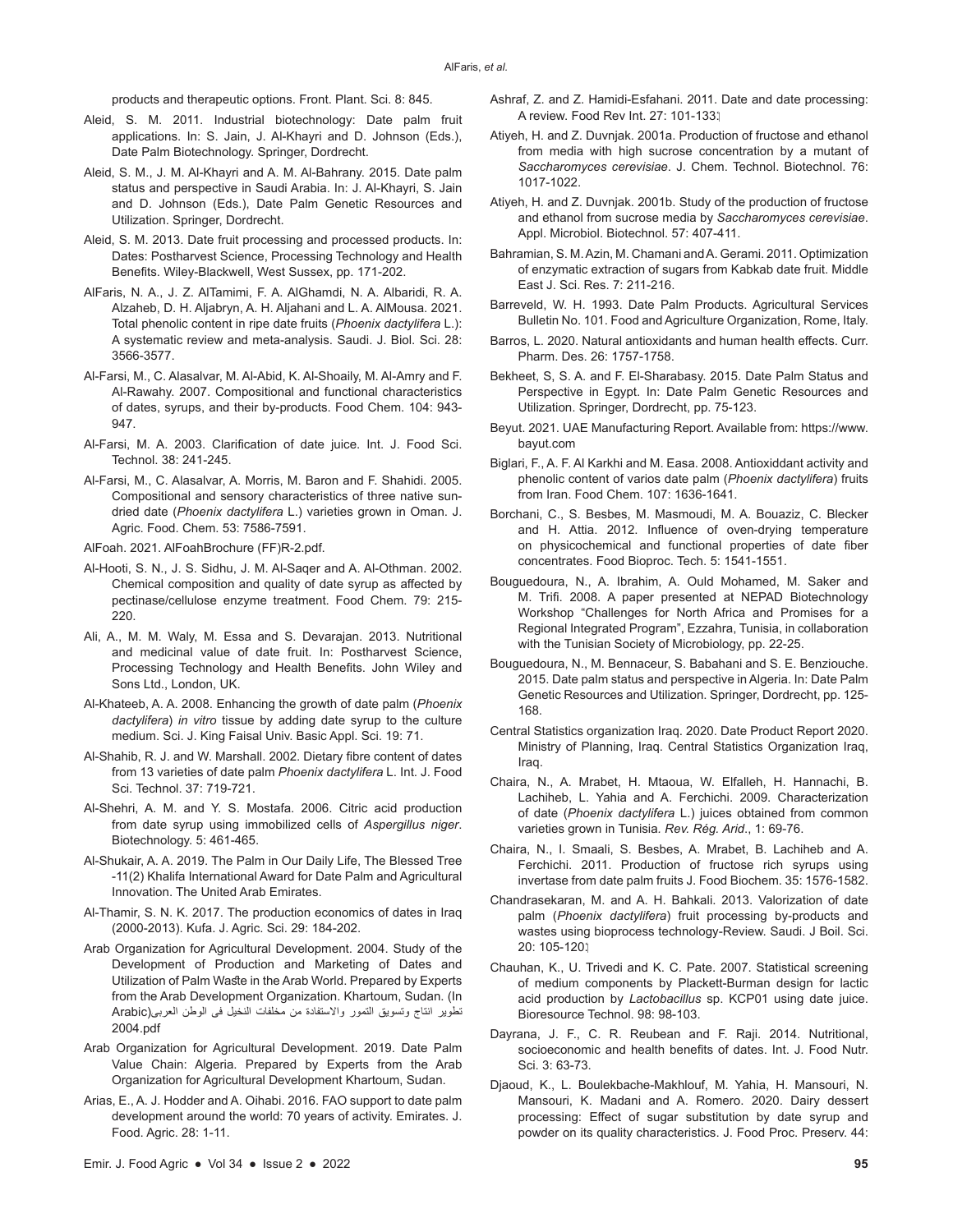e14414.

- Echegaray, N., M. Pateiro, B. Gullón, R. Amarowicz, J. M. Misihairabgwi and J. M. Lorenzo. 2020. Phoenix dactylifera products in human health a review. Trends Food Sci. Technol. 105: 238-250.
- Ehteshami, S., S. M. Zahedi, N. D. H. Meybodi and M. Khazaei. 2017. An introduction to Iran palms: Types, usage and production problems. Azarian J. Agric. 4: 46-53.
- El-Juhan, L. 2010. Degradation of date palm trees and date production in arab countries: Causes and potential rehabilitation. Aust J. Basic Appl Sci. 4: 3998-4010.
- El-Sharnouby, G. A. and S. M. Al-Eid. 2009. Utilization of enzymes in the production of liquid sugar from dates. Afr. J. Biochem. Res.  $3:41-47$
- El-Sharnouby, G. A., S. M. Aleid and M. M. Al-Otaibi. 2014a. Liquid sugar extraction from date palm (*Phoenix dactylifera* L.) fruits. J. Food Process. Technol. 5: 1-5.
- El-Sharnouby, G. A., S. M. El-Aleid and M. M. Al Otaibi. 2014b. Production of liquid sugar from date palm (*Phoenix dactylifera* L.) fruits. Adv. Environ. Biol. 8: 93-100.
- Faci, M. 2019. Typology and varietal biodiversity of date palm farms in the North-East of Algerian Sahara. J. Taibah. Univ. Sci. 13: 764-771.
- FAO. 2019. Palm Dates Value Chain Development In Egypt. Fao Website: Palm Dates Value Chain Development in Egypt TCP/ EGY/3603 (fao.org).
- FAOSTAT. 2020. 10-Production of Dates: Top 10 producers. Food and Agriculture Organization (FAO) of United Nations, UN. Accessed via FAOSTAT.
- Gaily, M. H., B. M. Elhassan, A. E. Abasaeed and S. M. Al-Zahrani. 2010. A direct process for the production of high fructose syrups from dates extracts. Int. J. Food Eng. 6: 12.
- Ganbi, H. H. 2012. Production of nutritious high quality date (*Phoenix dactylifera*) fruits syrup (Dibs) by using some novel technological approaches. J. Appl. Sci. Res. 8: 1524-1538.
- Ghnimi, S., S. Umer, A. Karim and A. Kamal-Eldin. 2017. Date fruit (*Phoenix dactylifera* L.): An underutilized food seeking industrial valorization. NFS J. 6: 1-10.
- Hajian, S. and Z. Hamidi-Esfahani. 2015. Date palm status and perspective in Iran. In: J. Al-Khayri, S. Jain and D. Johnson (Eds.), Date Palm Genetic Resources and Utilization. Springer, **Dordrecht**
- Hamza, H., M. Jemni, M. A. Benabderrahim, A. Mrabet, S. Touil, A. Othmani and M. B. Salah. 2016. Date Palm status and perspective in Tunisia. In: Date Palm Genetic Resources and Utilization. Springer, Dordrecht, pp. 193-221.
- Hanover, M. L. and J. S. White. 1993. Manufacturing, composition, and applications of fructose. Am. J. Clin. Nutr. 58: 724S-732S.
- Hariri, A., N. Ouis and D. Bouhadi. 2017. Effect of substitution of sugars by date powders variety H'lowa on the quality of the soft drinks. J. Appl. Biotechnol. Bioeng. 3: 450-457.
- Hassan, B. K. 2016. The economic importance of the date industry and the possibility of developing its exports in Basra Governorate. Al-Arabi J. Econ. Adm. Sci. 13: 74-111.
- Hinkaew, J., A. Aursalung, Y. Sahasakul, N. Tangsuphoom and U. Suttisansanee. 2021. A comparison of the nutritional and biochemical quality of date palm fruits obtained using different planting techniques. Molecules. 26: 2245.
- Hussain, M. I., M. Farooq and Q. A. Syed. 2020. Nutritional and biological characteristics of the date palm fruit (*Phoenix dactylifera* L.) a review. Food Biosci. 34: 100509.
- Idowu, A. T., O. O. Igiehon, A. E. Adekoya and S. Idowu. 2020. Dates palm fruits: A review of their nutritional components, bioactivities and functional food applications. AIMS Agric. Food. 5: 734-755.
- Ismail, H. B. and D. B. Hassine. 2021. Tunisian date cultivars: Economical aspect, physicochemical properties, sensory characterization and potential valorization. In: K. F. Allouche, M. Abu-hashim and A. M. Negm (Eds.), Agriculture Productivity in Tunisia Under Stressed Environment. Springer Water, Springer, Cham.
- Johnson, D. V., J. M. Al-Khayriand S. M. Jain. 2015. Introduction: Date production status and prospects in Asia and Europe. In: J. Al-Khayri, S. Jain and D. Johnson (Eds.), Date Palm Genetic Resources and Utilization. Springer, Dordrecht.
- Jonoobi, M., M. Shafie, Y. Shirmohammadli, A. Ashori, H. Hosseinabadi and T. Mekonnen. 2019. A review on date palm tree: Properties, characterization and its potential applications. J. Renew. Mater. 7: 2164-63.
- Karizaki, V. M. 2017. Iranian dates and ethnic date-based products. J. Ethnic Foods. 4: 204-209.
- Kakea, W. A. and A. Zayed. 2019. Date palms in the Emirates (achievements from the year of the Union 19971 to 2019). Khalifa International Award for Date Palm and Agricultural Innovation, United Arab Emirates. (In Arabic)في التمر نخيل كتاب االمارات.pdf (kiaai.ae)
- Khierallah, H.S.M., Bader S.M., Ibrahim K.M., Al-Jboory I.J. 2015. Date Palm Status and Perspective in Iraq. In: Al-Khayri J., Jain S., Johnson D. (eds) Date Palm Genetic Resources and Utilization. Springer, Dordrecht.
- Kulkarni, S. G. P. Vijayanand, M. Aksha, P. Reena and K. V. R. Ramana. 2008. Effect of dehydration on the quality and storage stability of immature dates (*Phoenix dactylifera*). LWT Food Sci. Technol. 41: 278-283.
- Kulkarni, S., P. Vijayanand and L. Shubha. 2010. Effect of processing of dates into date juice concentrate and appraisal of its quality characteristics. J. Food Sci. Technol. 47: 157-161.
- Louhichi, B., J. Belgaib, H. Benamor and N. Hajji. 2013. Production of bio-ethanol from three varieties of dates. *Renew. Energy*, 51: 170-174.
- Mahmoud, D. A. 2016. Utilization of palm wastes for production of invert sugar. Proc. Environ. Sci. 34: 104-118.
- Manickavasagan, A, M. M. Esa and E. Sukumar, E. 2012. Dates: Production, Processing, Food and Medicinal Values. CRC Process , New York.
- Matloob, M, H. 2014. Zahdi date vinegar: Production and characterization. Am. J.Food. Technol. 9: 231-245.
- Matloob, M. H. and M. B. Hamza. 2013. Vinegar production from low cost Iraqi dates. J. Kerbala Univ. 9(1): 29-35.
- Mehyar, G. F., K. S. Delaimy and S. A. Ibrahim. 2005. Citric acid production by aspergillus niger using date-based medium fortified with whey and additives. Food Biotech. 19: 137-144.
- Miller, C. J., E. V. Dunn and I. B. Hashim. 2003. The glycaemic index of dates and date/yoghurt mixed meals. Are dates the candy that grows on trees? *Eur. J. Clin. Nutr.*, 57(3): 427-430.
- Mostafa, Y. S. and S. A. Alamri. 2012. Optimization of date syrup for enhancement of the production of citric acid using immobilized cells of *Aspergillus niger*. Saudi. J. Biol. Sci*.* 19: 241-246.
- Mrabet, A., G. Rodríguez-Gutiérrez, R. Guillén-Bejarano, R. Rodríguez-Arcos, A. Ferchichi, M. Sindic and A. Jiménez-Araujo. 2015. Valorization of Tunisian secondary date varieties (*Phoenix dactylifera* L.) by hydrothermal treatments: New fiber concentrates with antioxidant properties. LWT Food Sci Technol. 60: 518-524.